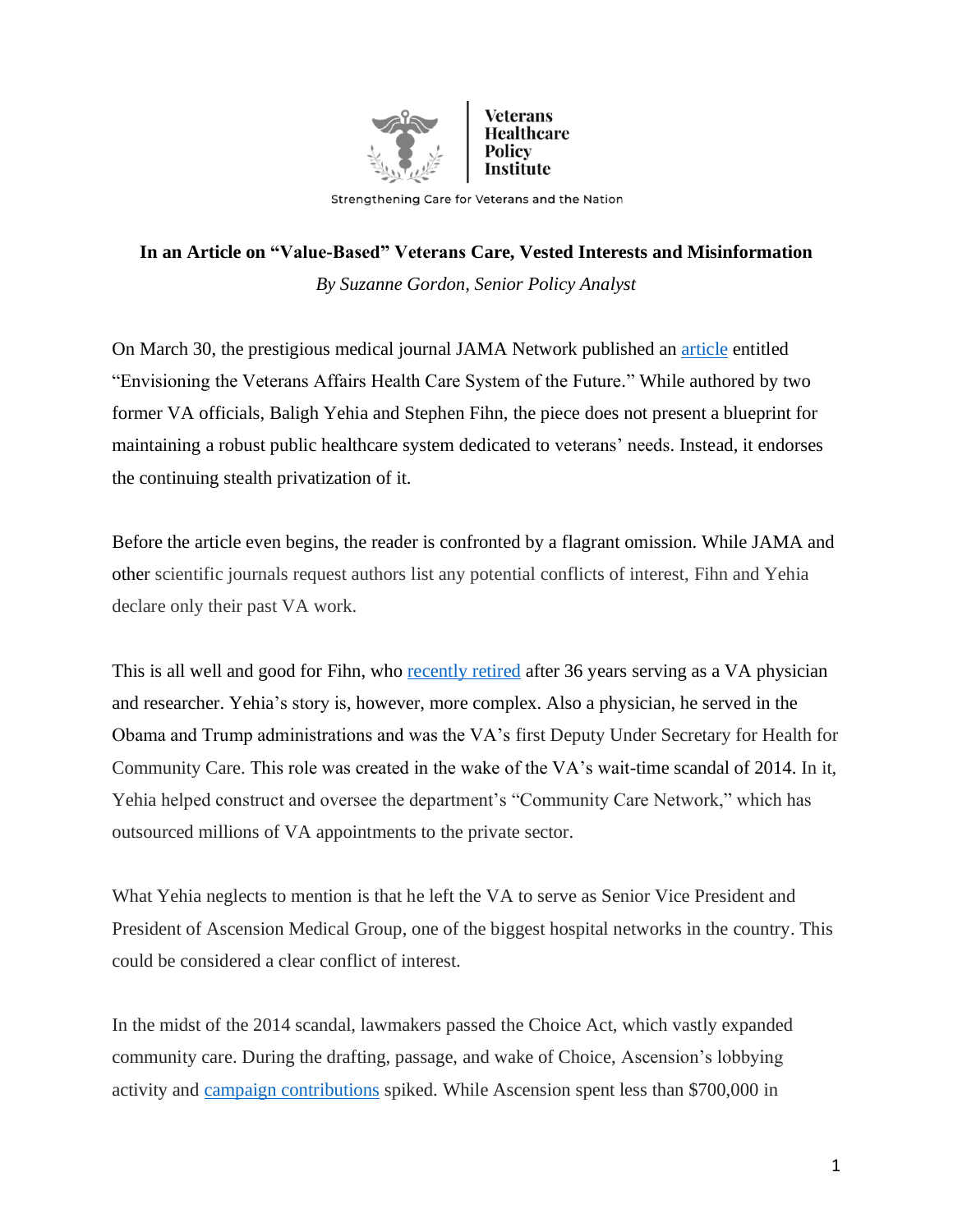lobbying in 2013, their activity and spending has steadily increased, peaking at more than \$3 million in [lobbying](https://www.opensecrets.org/orgs/ascension-health/summary?id=D000047329) over 2019 and 2020. In recent years, the corporation has also launched aggressive [ad campaigns](https://www.latimes.com/nation/ct-veterans-private-health-care-20160325-story.html) to woo veterans away from the VA. In 2016, Ascension spent thousands on TV, radio, and online ads telling veterans that they "have a choice in healthcare." One ad concludes, "You honored your oath, and so do we." In another, produced in 2019 [for](http://site-111702.bcvp0rtal.com/?videoId=6101605689001)  [Veterans Day,](http://site-111702.bcvp0rtal.com/?videoId=6101605689001) a former servicemember raises a prosthetic arm and recites the oath of allegiance to the Constitution. Then a nurse and doctor, themselves veterans, pledge fealty to their patients as the physician's Hippocratic oath flashes across the screen. "Ascension is humbled to employ dedicated veterans and their families to provide care to those who need it most," a solemn female voice announces.

Yehia's failure to disclose his ties to Ascension is hardly the only problematic aspect of this article. Unfortunately, the piece contains many flawed arguments and half-truths. Yehia and Fihn claim, for example, that in the past, "many health systems sought to emulate the VA's success" but that "today, in many respects, the VA is once again trailing the private sector."

They present no evidence to substantiate this assertion, which is contradicted by studies making clear it is the private sector that trails the VA on many cost and quality measures. Studies have consistently reported that the VA delivers outcomes that are not only equal, but superior to those in the private sector. This is true for [cancer care,](https://www.researchgate.net/publication/51196731_Quality_of_Care_for_Older_Patients_With_Cancer_in_the_Veterans_Health_Administration_Versus_the_Private_Sector_A_Cohort_Study) [diabetes management,](https://pubmed.ncbi.nlm.nih.gov/15313743/) [suicide prevention,](https://www.mentalhealth.va.gov/docs/data-sheets/2019/2019_National_Veteran_Suicide_Prevention_Annual_Report_508.pdf) [mental healthcare,](https://www.rand.org/pubs/research_reports/RR806.html) [end-stage renal disease](https://jasn.asnjournals.org/content/30/1/159) and many other conditions. As we have noted at [VHPI,](https://www.veteranspolicy.org/post/new-stanford-study-settles-the-privatization-debate-va-produces-better-outcomes-at-lower-cost) the many benefits of the VA were recently confirmed by three economists connected with the National Bureau of Economic Research. Their [analysis](http://conference.nber.org/conf_papers/f145428.pdf) of over 400,000 ambulance calls explained that veterans who were taken to non-VA emergency rooms were twice as likely to die during or after an emergency than veterans who were taken to the VA. The economists attributed what they dubbed this "VA survival advantage" to models of better communication and [coordinated care.](https://www.veteranspolicy.org/post/a-va-primary-care-physician-explains-how-the-va-advantage-works-on-the-ground) To attain these benefits for their patients, the VA also spent 21% less than private sector hospitals.

It must also be noted that the VA has led the nation in best practices implemented during the Covid-19 pandemic. For instance, an [article](https://catalyst.nejm.org/doi/full/10.1056/cat.20.0327) in NEMJ Catalyst reported that "the Veterans Health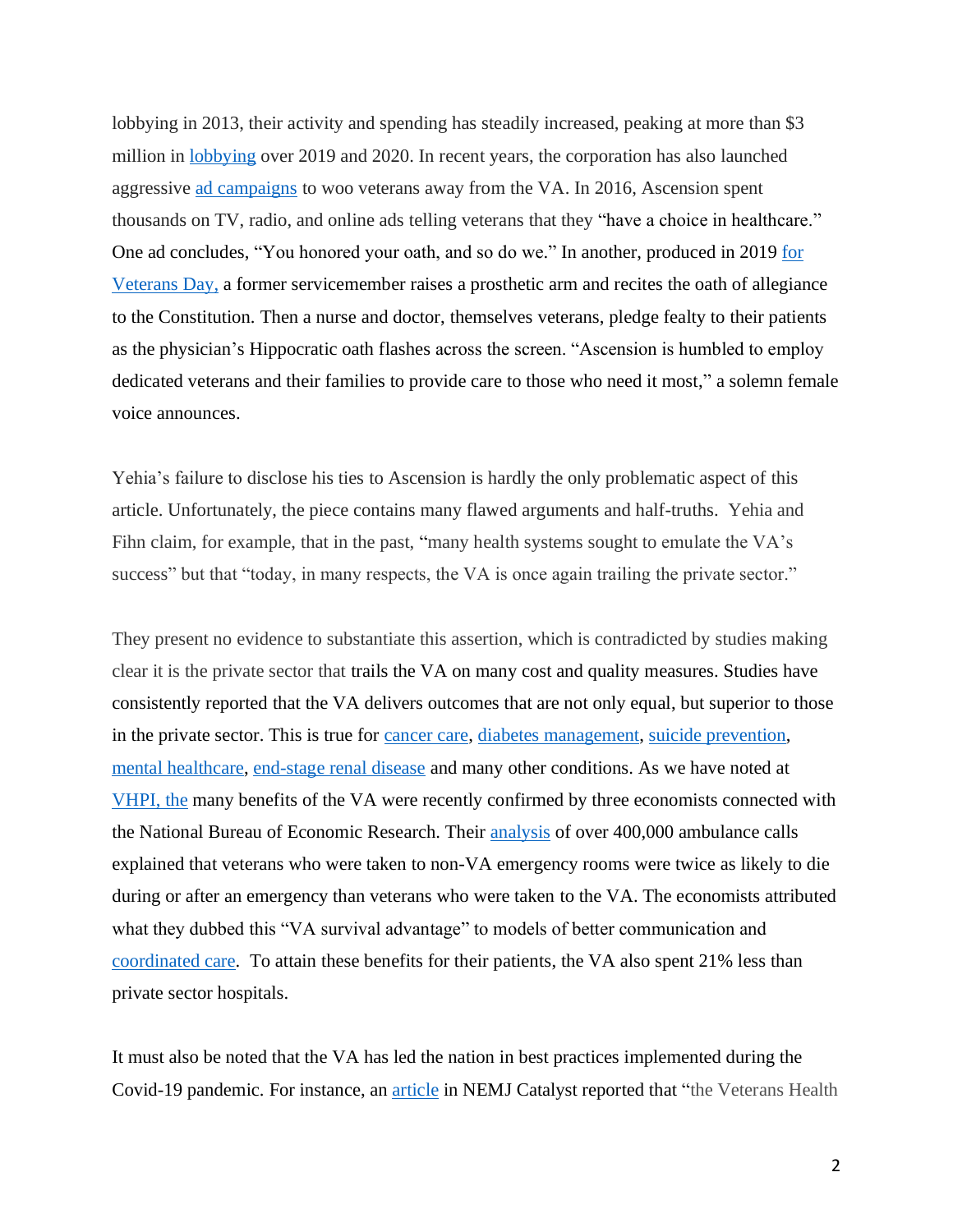Administration offers a blueprint for rapid expansion of telehealth services during the Covid-19 pandemic." Patients have also been safer in [VHA nursing homes](https://www.newsobserver.com/news/local/article242862351.html) than those in the [private sector](https://www.wral.com/coronavirus/covid-19-outbreak-at-fayetteville-veterans-nursing-home/19113902/) or in some state-run veterans' homes, and the [VA has delivered](https://www.startribune.com/va-outreach-puts-minnesota-veterans-on-vaccine-fast-track/600038449/) vaccines to patients and staff in a speedy, safe, and equitable manner.

Throughout the article, Yehia and Fihn present other troubling conclusions. They insist, for example, that the veteran population will quickly and consistently decline in numbers, and that Congress will not provide money to fund their many needs.

The decision to provide the resources the VA needs is, of course, a political one and thus depends not only on veteran need but on assertive advocacy and political action. Moreover, as history shows us, when veteran need increases, so does enrollment in the VHA and spending on veteran care. To cite just one [example,](https://siepr.stanford.edu/research/publications/soldiering-improving-policies-benefit-america-s-veterans) between 2000 and 2018, declines in the veteran population did not lead to reduced demand for, and spending on, VHA services. Rather, this decline led to a 73% increase veteran use of the VHA as well as an almost 50% increase in spending on veteran care. This has occurred, in part, because newly recognized service-related conditions mean more veterans are eligible for VHA care. As veterans age, they also tend to seek out VA care not only for their service-related conditions but also for the problems associated with normal aging. This has been the trajectory of Vietnam-era veterans and will be true of those involved in our current Forever Wars. Even if the veteran population declines, more service-related conditions will be recognized, more veterans will age, and more will seek VA care.

The authors also assume that there will be no new additions to the veteran population due to the emergence of new conflicts. Yet if we have learned anything from American history, it's that this country gets itself into a war almost every twenty years. We cannot predict that America will not embark on another conflict or be pulled into one. Assuming that the veteran population will continue to decline is therefore unwise at best and folly at worse.

The authors laud the controversial follow-up to Choice: the VA MISSION Act of 2018. Their main concerns around VA outsourcing revolve around how private sector providers enrolled in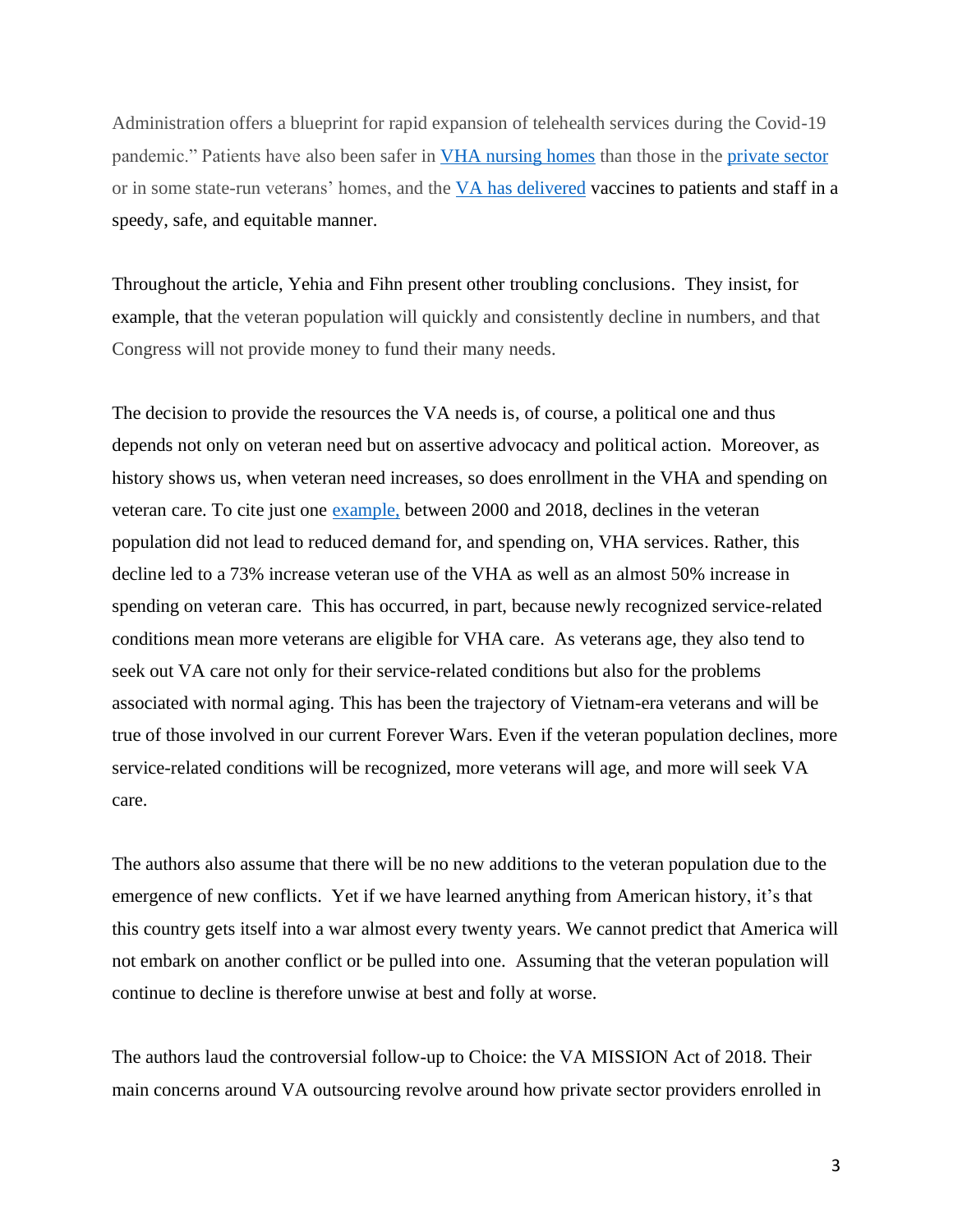the Community Care Network are not treated well or paid in a timely manner. To remedy these issues, the authors believe that the VA should "accelerate the move to value-based care." They write:

*For fiscal year 2021, Congress appropriated \$18.5 billion for community care, representing 20% of the VHA's \$90 billion budget. These services are purchased primarily through third-party networks and are reimbursed using a fee-for-service approach pegged to Medicare rates. Alternatively, the VA could follow the lead of the Centers for Medicare & Medicaid Services and major health care delivery organizations in adopting new payment mechanisms, such as bundled payments for clinically defined episodes of care."*

As the Centers for Medicare and Medicaid Services [define it:](https://www.cms.gov/Medicare/Quality-Initiatives-Patient-Assessment-Instruments/Value-Based-Programs/Value-Based-Programs) "Value-based programs reward health care providers with incentive payments for the quality of care they give to people with Medicare." These programs promise better care for individuals and populations at a lower cost.

Value-based care is part of an effort to control America's escalating healthcare costs while improving its notoriously poor outcomes. This model often fails. As Alan Sager, professor of health policy and management at Boston University's School of Public Health explains, "Valuebased care is the triumph of rhetoric over reality. It's a smoke screen for allowing U.S. healthcare businesses to continue to acquire more money to deliver less care to fewer people at greater cost."

Instead of producing higher quality at lower cost, value-based care has instead raised a raft of serious [ethical and clinical issues.](https://bmchealthservres.biomedcentral.com/articles/10.1186/s12913-019-4081-6) A recent [report](https://lowninstitute.org/value-based-care-has-an-equity-problem/) by the Lown Institute catalogued many of these problems, including penalties for "safety net hospitals and clinicians caring for poorer patients" and distressing health metrics, including around hospital infection rates. The article points to two recent studies published in JAMA that "have found that value-based payment programs not only penalize safety net hospitals, but specifically punishes hospitals and clinicians that care for more racial and ethnic minorities."

As one healthcare expert familiar with VA recently explained to me, value-based models do not work well in systems whose mission is to serve the poor and underserved. Nor do calculations of "value" consider the VA's mandate to conduct needed research, serve as a lynchpin of the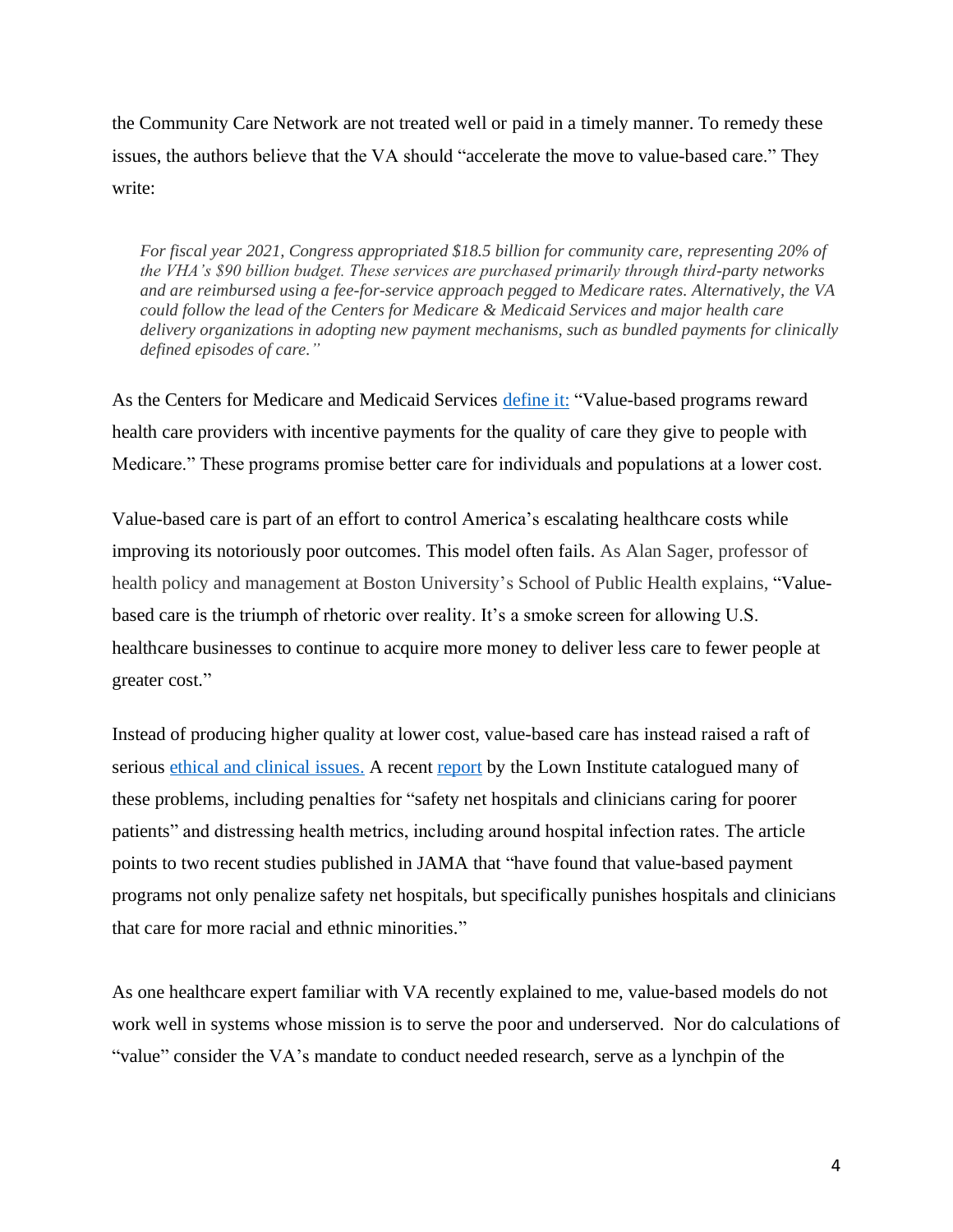nation's healthcare professional education system, and fulfill its Fourth Mission of serving as a backup system in a national emergency like the recent Covid-19 pandemic.

Clearly the VA needs to exercise some sort of utilization review and quality control over the non-VA providers who always have – and always will – treat veterans who cannot access VA care. To ensure high quality care at an affordable cost, however, will also require reversing the dramatic outsourcing of patient care to the private sector.

This is not, however, the path the authors propose. To assure high quality care, Yehia and Finh argue, the VA should expand "core services, such as primary care, mental health care, and key subspecialties, particularly those unique to the care for veterans, while strategically partnering with federal and trusted community clinicians to provide other services using payment models that promote shared, measurable outcomes." To state this more clearly, the authors want to reduce the VA footprint, limit its services to the management of complex chronic conditions, and send many more veterans into the private sector for things like ER visits, colonoscopies, knee replacements, and the like.

"The proposal to rip acute inpatient and specialty care from the VA would create the mirror image of the fragmented, wasteful, and dangerously uncoordinated care for which Americans spend \$4 trillion yearly." Alan Sager cautions. "This is perhaps the worst thing that could be done for patients – like most veterans who use the VA – who have multiple diagnoses and many chronic health problems." In this scenario, primary providers at the VA would have great difficulty integrating and coordinating care with private sector providers for whom care coordination is not a priority. "So," Sager warns, "everything's an ambulance run and a \$4000 workup."

In the book "The Fragmentation of U.S Health Care," editor Einer Elhauge paints an equally stark picture of the consequences of the kind of care fragmentation that is the hallmark of the non-VA health care system. According to Elhauge, "the average Medicare beneficiary sees two physicians and five specialists a year…those with chronic illnesses see an average of thirteen physicians a year.…each focused on the discrete symptoms and/or body parts within their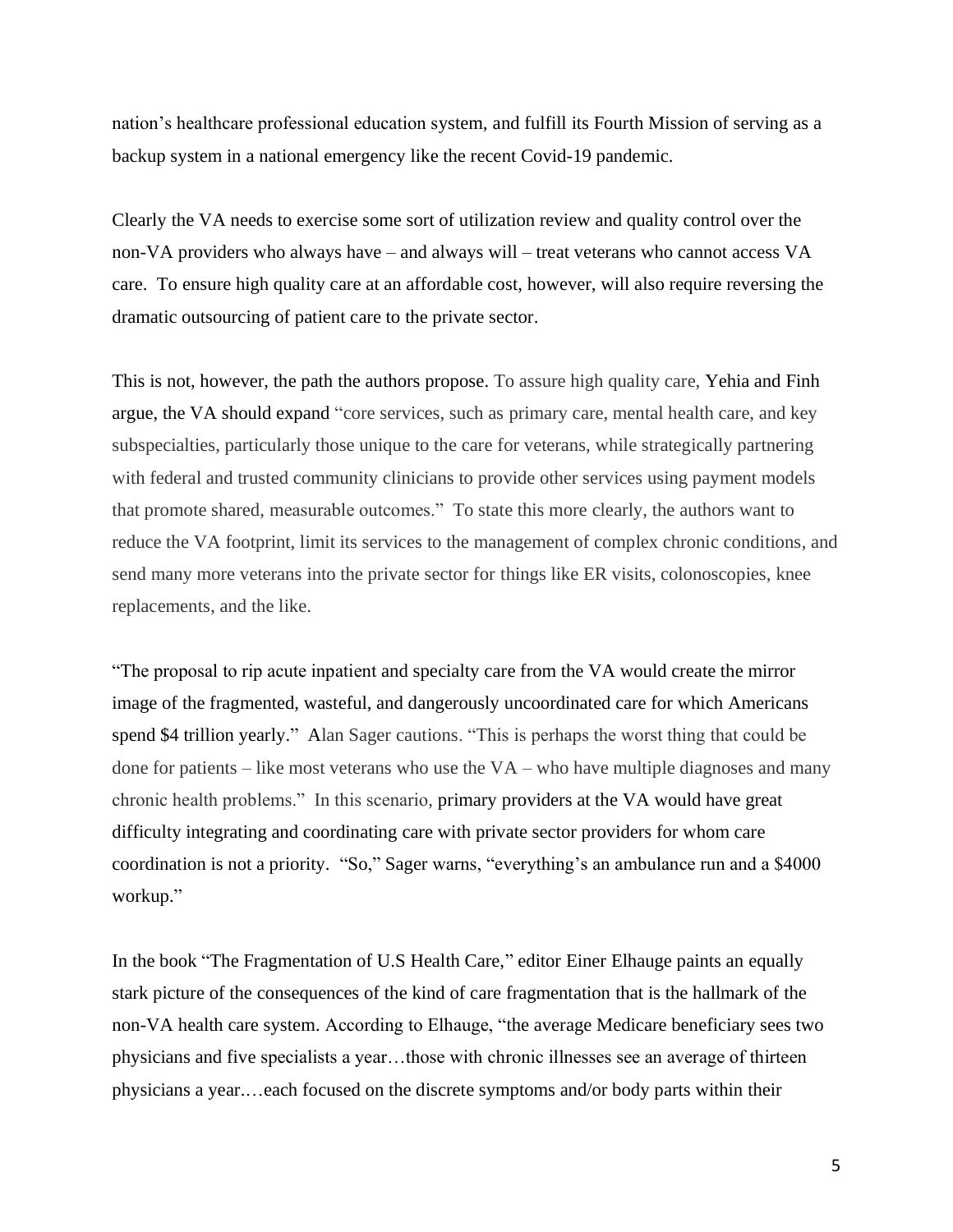jurisdiction." Add on coronary artery disease and "the numbers increase to ten physicians and six distinct practices." n the face of this dramatic escalation of providers and targeted conditions, few in the private sector, including Medicare, are willing to pay for the kind of care coordination that is routine in the  $VA$ <sup>i</sup>

Some of the consequences for veterans shifted to the private sector were outlined in a September 2020 [JAMA article,](https://jamanetwork.com/journals/jama/article-abstract/2767996) which noted:

*Without well-defined mechanisms for 2-way flow of information, it is unclear how easier access to private sector care, potentially at the expense of increased fragmentation, could translate into safer higher-quality care, regardless of the cost implications. For example, in a recent study of nearly 280 000 Medicare-eligible veterans, 18.9% received 1 or more prescriptions from the VA and Medicare Part D concurrently and among these veterans, 49.7% had a potentially unsafe medication exposure… Specialty care outside the VHA could also lead to duplicative testing and delays for veterans returning to VA facilities for care or for those receiving dual VA and community care. The ability of VA clinicians to access notes, prescriptions, reports from imaging and other diagnostic studies, and pathology reports that occur in the community is also problematic.*

Yehia and Fihn also urge the VA to utilize "more widely accepted measures of quality, utilization, experience, and cost-effectiveness of care." Ironically, when Yehia worked at VA, he argued against making sure that private sector providers who sign up for the Veterans Community Care Network assure the quality of care they provide veterans by adhering to the VA's strict quality and wait-time measures and understanding military culture as well as veterans' complex service -related conditions.

As I reported in [the American Prospect](https://prospect.org/health/vets-and-va-workers-are-mia-from-biden-transition/) and The Hill in 2017, Yehia [assured members of the](https://thehill.com/blogs/pundits-blog/the-military/342088-trumps-plan-to-privatize-the-va-will-hurt-vets)  [Senate Committee on Veterans' Affairs](https://thehill.com/blogs/pundits-blog/the-military/342088-trumps-plan-to-privatize-the-va-will-hurt-vets) that veterans would only be referred to "highperforming, integrated networks" in the private sector. When West Virginia Sen. Joe Manchin asked how the VA planned to ensure that all its outside providers had the necessary "skill sets" to care for patients with complex service-related conditions, Yehia informed him that free continuing medical education (CME) credits would be offered to all approved network